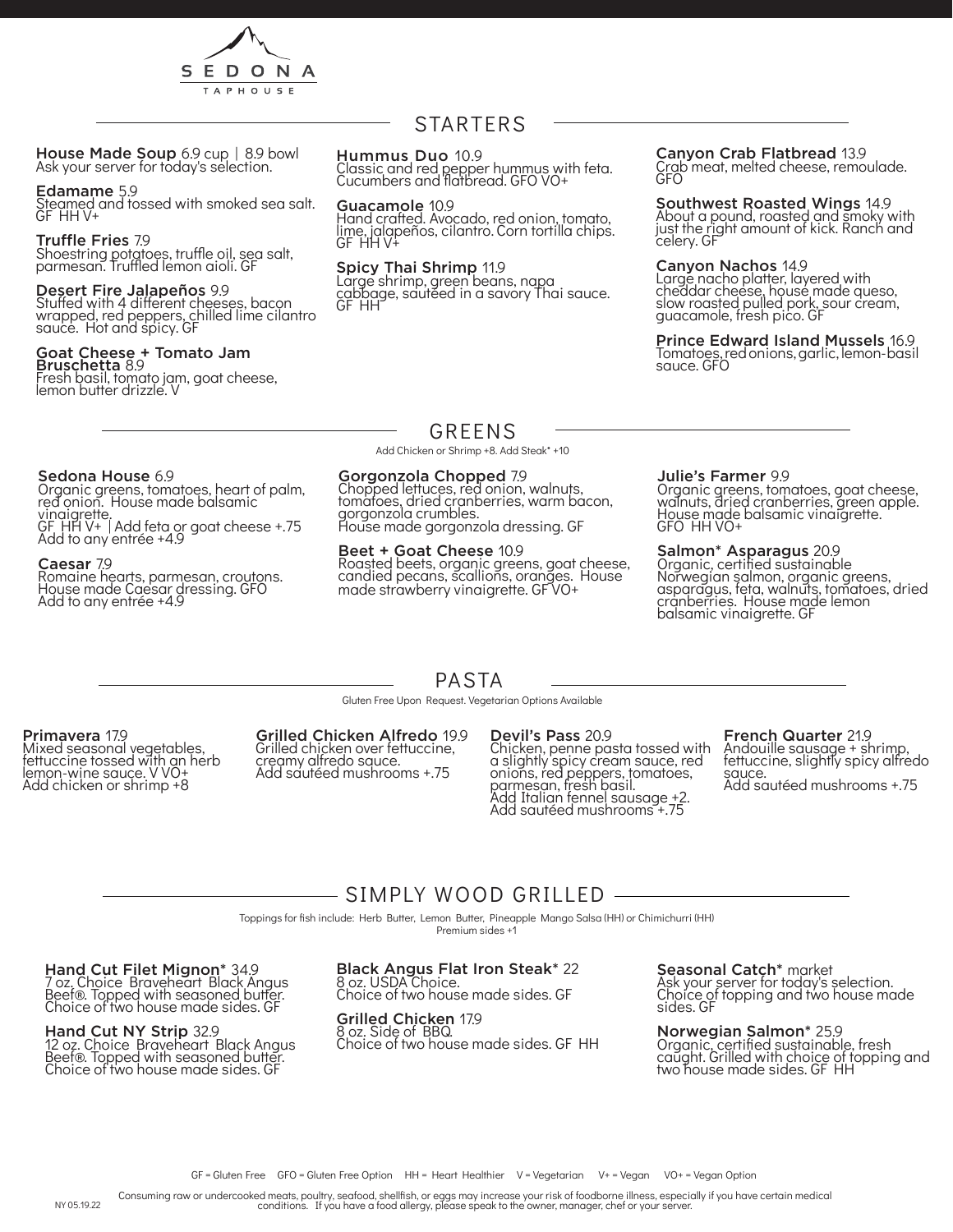# HOUSE SPECIALTIES

Antibiotic free, hormone free, cage free poultry. Organic, sustainable, antibiotic free salmon. Braveheart Black Angus Beef®.

#### Chicken Marsala 19.9

8 oz. Topped with our house made Marsala sauce and sautéed portabella mushrooms. Garlic whipped potatoes and steamed broccoli. GF

#### Chuckawalla Chicken 19.9

8 oz. Topped with melted goat cheese, sun-dried tomatoes and a citrus garlic sauce. Garlic whipped potatoes and grilled asparagus. GF

#### Roman Parmesan Crusted Chicken 19.9

Pan fried, panko and cheese crusted. Topped with an Italian salsa and melted mozzarella. Roasted Brussels sprouts and garlic whipped potatoes.

Bourbon Pork Chop 20.9

8 oz. Bone-in pork chop, brushed with house made bourbon glaze. Garlic whipped potatoes and steamed broccoli. Add additional 8 oz. pork chop +8

#### Palo Verde Salmon\* 25.9

Topped with our citrus, tomato and garlic sauce with feta. Garlic whipped potatoes and steamed spinach. GF

#### Crab Stuffed Shrimp 24.9

Cheeseburger<sub>, 15.9</sub>

toasted potato bun. GFO

potato bun. GFO

Large shrimp stuffed with jumbo lump crab meat, fresh spinach, lemon butter, garlic whipped potatoes. GF

Crab + Shrimp topped Sea Bass\* 28.9 Topped with crab, shrimp and lemon caper butter. Garlic whipped potatoes and grilled asparagus. GF

**Sedona Crab Cakes** 29.9<br>Two 4 oz, 'no filler' jumbo lump crab cakes with house made remoulade. Garlic whipped potatoes and Southwest corn. GF

7 oz. Wagyu Beef\*, romaine, tomato, red onion, pickles, choice of cheese, toasted

Crispy Chicken Sandwich 14.9 Crispy chicken breast coated in a hot honey glaze, romaine, pickles, ranch,

## BURGERS + SANDWICHES

All burgers + sandwiches are served with choice of side. Add cherry-wood bacon +2. Gluten Free Bun +1

#### **STH Burger 15.9**

7 oz. Wagyu Beef\*, pepper jack cheese, jicama slaw, sweet chili glaze, house made picante aioli, toasted potato bun. GFO

Hangover Burger 16.9 7 oz. Wagyu beef\*, American cheese, ba- con, over easy egg\*, house made sauce, caramelized onions, toasted potato bun. GFO

#### The Beyond Burger 15.9

Plant-based veggie burger, American cheese, greens, tomato, red onion, house made sauce, toasted potato bun. GFO

### Prime Rib Sandwich 16.9

Sautéed mushrooms, caramelized onions, fontina cheese, horseradish sauce, toasted artisan roll. Served with natural au jus. GFO

# HANDHELDS

### SLIDERS

Salmon Organic, certified sustainable salmon, greens, tomato, red onion, chimi aioli. With greens. 10.9 (2) 14.9 (3)

'Kobe Beef'\* Wagyu beef, Vermont cheddar, house made sauce, caramelized onions. With greens. 9.9 (2) 13.9 (3)

### TACOS

**Acapulco Fish**<br>Broiled mahi mahi, sautéed onions, avocado, pineapple mango salsa, chimi aioli, cilantro. With greens. GFO 14.9

### FLATBREADS

Italiano Italian fennel sausage, mozzarella, parmesan, fresh basil. GFO 9

### Southwest Steak

Seasoned tender steak, black bean salsa, sautéed onions, chipotle aioli, cheddar cheese, fresh pico, cilantro. With greens. GFO 14.9

Margherita

Fresh basil, olive oil, garlic, tomato, fresh mozzarella, parmesan, balsamic reduction glaze. GFO V 9

**Santa Fe Shrimp**<br>Crispy shrimp tossed with house made picante aioli, jicama slaw, pineapple mango salsa, cilantro. With greens. GFO 14.9

#### Goat Cheese + Basil

Goat cheese, mozzarella, parme- san, fresh basil. GFO V Option to add sun-dried tomatoes.  $\mathsf{Q}$ 

# SIDES

\*\*All sides are GF except seasonal squash couscous

| <b>Garlic Whipped Potatoes</b> | $+5$ | <b>Grilled Asparagus</b> | $+5$ | <b>Sweet Potato Fries</b>       | +6 |
|--------------------------------|------|--------------------------|------|---------------------------------|----|
| Seasonal Couscous**            | +5   | <b>Southwest Corn</b>    | $+5$ | <b>Roasted Brussels Sprouts</b> | +6 |
| <b>Steamed Broccoli</b>        | +5   | Fruit                    | +5   |                                 |    |
| <b>Shoestring French Fries</b> | $+5$ | Sautéed Spinach          | +5   |                                 |    |
|                                |      | Jasmine Rice             | +5   |                                 |    |
|                                |      |                          |      |                                 |    |

GF = Gluten Free GFO = Gluten Free Option HH = Heart Healthier V = Vegetarian V+ = Vegan VO+ = Vegan Option

\*Consuming raw or undercooked meats, poultry, seafood, shellfish, or eggs may increase your risk of foodborne illness, especially if you have certain medical conditions. If you have a

food allergy, please speak to the owner, manager, chef or your server.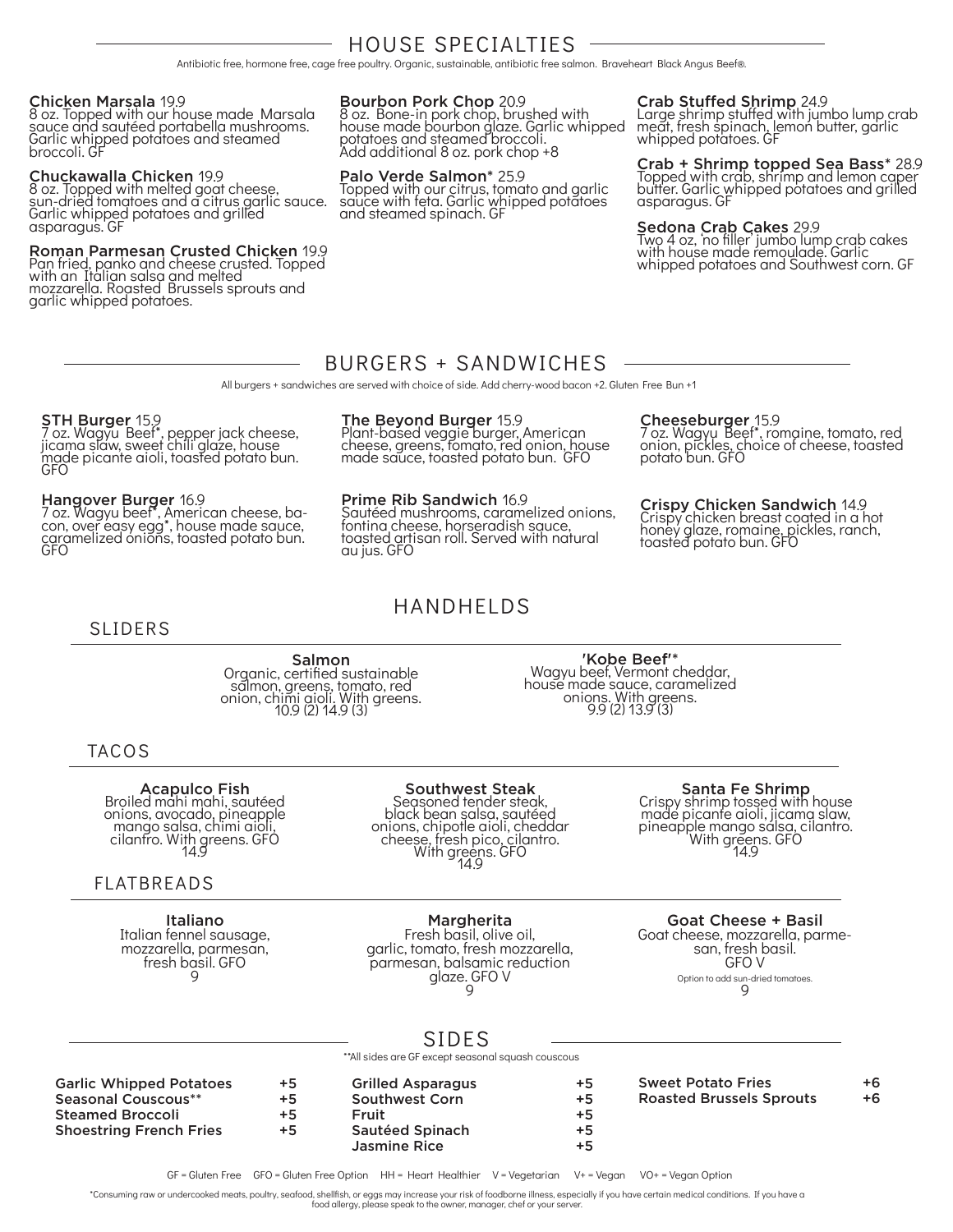# KIDS

12 years old and under. All kids meals include a beverage. 7.9

#### Mac-N-Cheese Penne pasta in a creamy

cheese sauce. GFO V

Crispy Chicken Tenders 3 buttermilk chicken tenders, breaded to order and fried served with honey mustard. Choice of side.

Kid Steak\* USDA Choice Flat Iron. Choice of side. GF

Kid Chicken Grilled. Choice of side. GF HH

Cheese Pizza Flatbread cheese pizza. GFO V

# WINE

|                | Chardonnay, Pinot Grigio, Pinot Noir, Cabernet Sauvignon, White Zinfandel<br>HOUSE 8 |                              |              |
|----------------|--------------------------------------------------------------------------------------|------------------------------|--------------|
| WHITE          | <b>Villa Pozzi Moscato</b>                                                           | Sicily, Italy                | 9 32         |
|                | Chateau Ste. Michelle Dry Riesling                                                   | Columbia Valley, Washington  | 10 36        |
|                | Sileni Estates Sauvignon Blanc                                                       | Marlborough, New Zealand     | $10.5$ 38    |
|                | <b>Brancott Sauvignon Blanc</b>                                                      | Marlborough, New Zealand     | 10   37      |
|                | <b>Barone Fini Pinot Grigio</b>                                                      | Trentino-Alto Adige, Italy   | $10.5$   38  |
|                | Rodney Strong Chardonnay                                                             | California                   | 10 36        |
|                | <b>Hess Select Chardonnay</b>                                                        | California                   | 11   40      |
|                | La Crema Chardonnay                                                                  | Monterey, California         | $12 \mid 44$ |
| RED            | <b>Angeline Pinot Noir</b>                                                           | California                   | $9.5$   34   |
|                | J. Lohr Pinot Noir                                                                   | California                   | $10.5$   39  |
|                | <b>Wente Merlot</b>                                                                  | Livermore Valley, California | 10.5   39    |
|                | Perica Rioja                                                                         | Spain                        | 10 36        |
|                | <b>Goulard 'Classico' Malbec</b>                                                     | Mendoza, Argentina           | 10 36        |
|                | Josh Cellars Cabernet Sauvignon                                                      | California                   | 11   40      |
|                | Bread + Butter Cabernet Sauvignon                                                    | California                   | 12   44      |
|                | Joel Gott 815 Cabernet Sauvignon                                                     | California                   | $12.5$   46  |
| سا             | Chandon                                                                              | California                   | 10   37      |
| S              | Mulderbosch                                                                          | South Africa                 | 11   41      |
| R <sub>O</sub> | Fleur de Mer                                                                         | Côtes de Provence, France    | 11   40      |
| SPARKLING      | La Luca Prosecco                                                                     | Veneto, Italy                | 12 44        |
|                | Mumm Napa Brut Prestige                                                              | Napa Valley, California      | 52           |
|                | WINES OF INTEREST                                                                    |                              |              |
|                | Joel Gott Pinot Noir                                                                 | California                   | 47           |
|                | Rodney Strong Cabernet Sauvignon                                                     | California                   | 48           |
|                | Villa Rosa Barolo 2013                                                               | Italy                        | 50           |
|                | RESERVE SELECTION                                                                    |                              |              |

| WINES OF INTEREST                |            |    |
|----------------------------------|------------|----|
| Joel Gott Pinot Noir             | California | 47 |
| Rodney Strong Cabernet Sauvignon | California | 48 |
| Villa Rosa Barolo 2013           | Italy      | 50 |
|                                  |            |    |

| Stag's Leap 'Artemis' Cabernet Sauvignon | Napa Valley, California | 82  |
|------------------------------------------|-------------------------|-----|
| Duckhorn Cabernet Sauvignon              | Sonoma, California      | 127 |
| 'The Prisoner' Red Blend                 | Napa Valley, California | 107 |
| <b>Caymus Cabernet Sauvignon</b>         | Napa Valley, California | 142 |